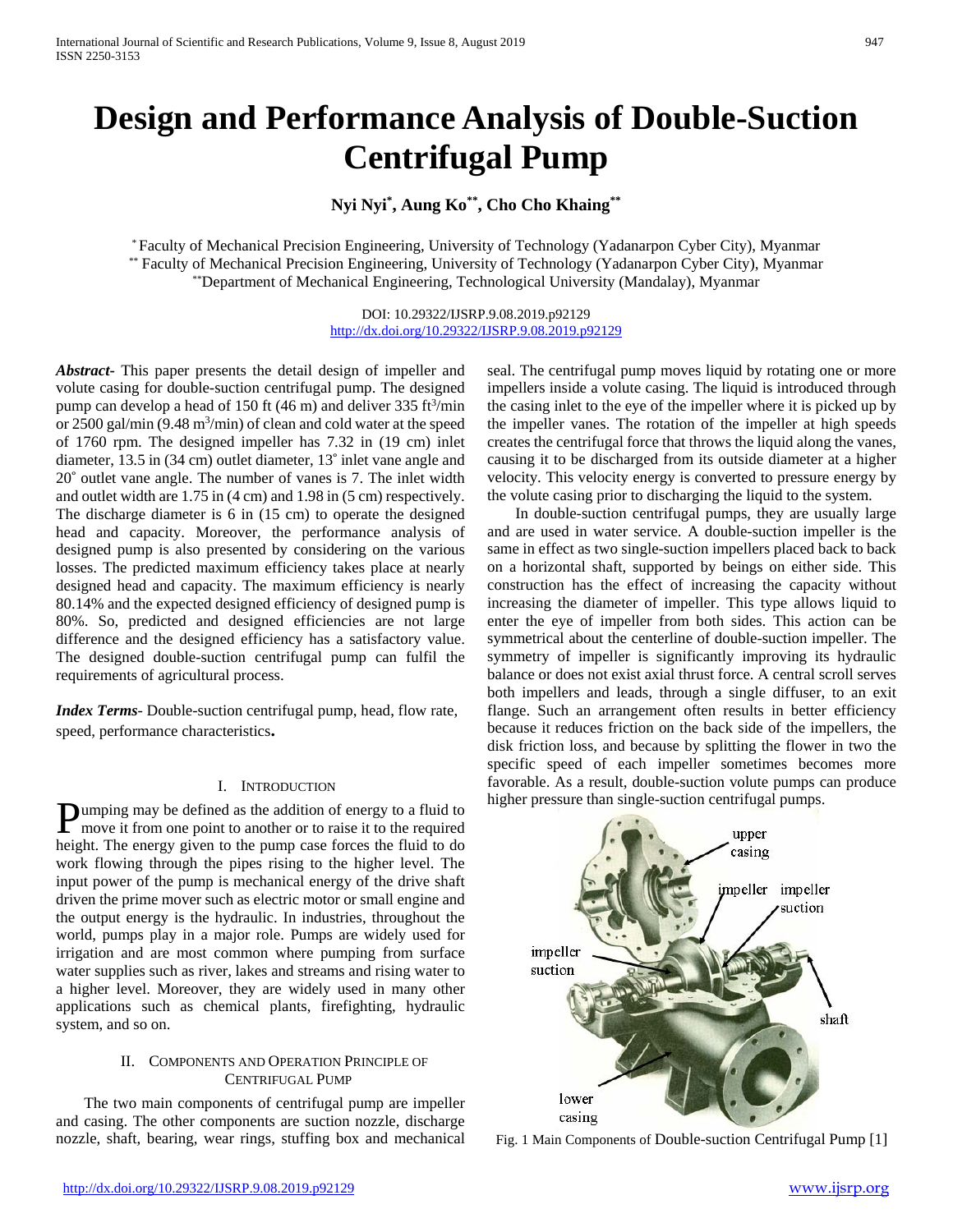### III. DESIGN OF CENTRIFUGAL PUMP'S IMPELLER

When the overall design of pump is considered, the shape of an impeller is the most important for optimum efficiency. Impeller design should be in such a way that, losses must be as low as possible. The design of a pump's impeller can be divided into two parts. The first is the selection of proper velocities and vane angles needed to obtain the desired performance with the best possible efficiency. The second is the layout of the impeller for the selected angles and areas.

The centrifugal pump will be designed to develop a head of 150 ft and deliver 335 ft<sup>3</sup>/min or 2500 gpm of water. The pump type to be designed is double-suction type. It is to be directconnected to a motor operating at 1760 rpm.

# *A. Selection of Specific Speed and Specification of Suitable Pump Type*

Firstly, a specific speed  $(n<sub>s</sub>)$  must be selected for the best efficiency point. Moreover, it is also used to classify the type of impellers on their performance, and proportion regardless of their actual size or the speed at which they operate. It is mathematically expressed as

$$
n_s = \frac{n \times \sqrt{Q}}{H^{3/4}} \tag{1}
$$

When applied to double-suction impellers, it is necessary to consider such impellers as being equivalent to two single-suction impellers placed back to back or operating in parallel. This means that in applying to double-suction impellers the capacity used should be one-half of that handled by the pump. In this design, calculated value of specific speed (fps) based on required head and capacity is 1450 rpm and it is within the range of low specific speed pump that is greater than 500 and less than 1500 [2]. So, double-suction centrifugal pump typed is chosen in this study.

### *B. Determination of Shaft and Impeller Hub Diameters*

Before the impeller dimensions can be fixed, the shaft size must first be approximated. It should be large enough to care for the torque and bending moment, to avoid excessive lateral deflection, and to keep the critical speed a safe distance from the operation speed. The shaft diameter is depending upon the torque alone and the torque is depending on the brake horsepower (*b.hp*) of designed pump. The brake horsepower is

$$
b.hp = \frac{W.hp}{\eta} \tag{2}
$$

Where, W.hp and *η* are fluid horse power of pump expected overall efficiency of designed pump respectively. This efficiency can be estimated by Fig. A and the estimated value is approximately and nearly 80%.

The shaft torque is

$$
T = \frac{63000 \; b \cdot hp}{n} \tag{3}
$$

The shaft diameter at hub section of impeller is

$$
d_s = \sqrt[3]{\frac{16 \ T}{\pi \tau}}
$$
 (4)

Allowable shear stress of material of shaft with key way, *τ* is 4500 psi because the main shaft is made of mild steel. The estimated

shaft diameter will be increased 20% because it is difficult to predict the bending moment at this time.

The hub diameter,  $D_h$  is usually made 15% greater than shaft diameter. Moreover, the hub length, *Lh* is also from 1.0 times to 2.0 times of the shaft diameter [3].

### *C. Impeller Inlet and Outlet Velocities*

The simplified inlet and outlet velocities diagrams for the impeller are shown in Fig. 2. In this figure, the effect of circulatory flow on the outlet diagram is shown in solid lines and the virtual diagram is dotted. For a fluid flowing through the rotating impeller, *u* is the tangential velocity, *V* is the absolute velocity and *v* is the relative velocity of a fluid particle to impeller rotation. The angle between *V* and *u* is  $\alpha$ , and the angle between *v* and *u* is  $\beta$  and it is the angle made by tangent to the impeller vane and a line in the direction of motion of the vane. The tangential component and radial component of absolute velocity  $V$  are  $V_u$  and  $V_r$ respectively.



Fig. 2 Impeller Inlet and Outlet Velocity Diagrams

### *D. Determination of Impeller Inlet Dimensions and Vane Angle*

A double-suction pump has a low percentage of leakage since the volume handled is relatively large compared to the leakage area. In this instance it will probably not exceed 2% [1]. The impeller is double-suction, so the total flow is divided by 2 and the approximate of impeller eye diameter will be.

$$
D_0 = \sqrt{\frac{4}{\pi}} \frac{1.02 \times 144 \times Q}{2 V_0} + D_H^2 \tag{5}
$$

The inlet velocity through the eye of the impeller  $V_0$  is usually slightly higher than the velocity in the suction flange, say 10 to 15 ft/sec average. So, the assumed value of  $V_0$  is 11 ft/sec.

To insure smooth flow without excessive turbulence, the inlet vane edge diameter  $D_1$  is usually made about the same as the eye diameter  $D_0$ . Thus, tangential velocity at impeller inlet,  $u_1$  can be expressed as

$$
_{1} = \frac{\pi D_{1} n}{12 \times 60}
$$
 (6)

The impeller inlet passage width for per side is

 $u_1$ 

$$
b_1 = \frac{144 \ Q}{\pi D_1 V_{r1} \varepsilon_1} \tag{7}
$$

Since slowing up a fluid is always more inefficient than speeding it up, the radial inlet velocity at the vane inlet,  $V_{rl}$  is usually made 5% to 10% greater than  $V_0$ . So, assumed value of  $V_{r1}$  is 12 ft/sec. Moreover, the inlet area will be increased by the vane thickness. Hence, a contraction factor  $\varepsilon_l$  which is generally between 0.8 and 0.9 is assumed to obtain the approximate inlet width  $b_1$ . So, assume the inlet contraction factor  $\varepsilon_l$  as 0.85.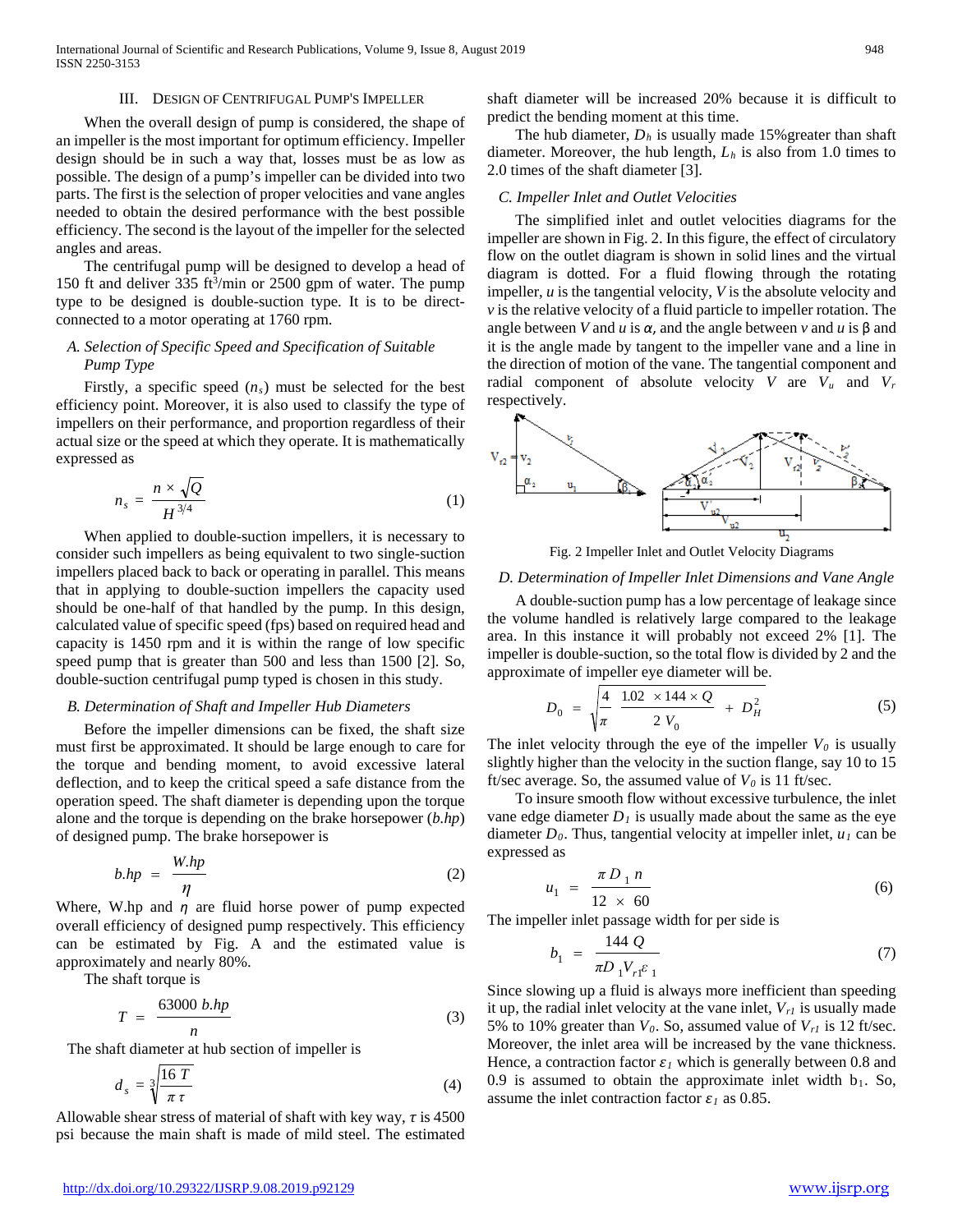The water is usually assumed to enter the vanes radially, so that the absolute approach angle  $\alpha_l$  is 90°. And then, the vane inlet angle  $β_1$  is found from

$$
\tan \beta_1 = \frac{V_{r1}}{u_1} \tag{8}
$$

The inlet relative velocity can also be expressed by

$$
v_1 = \frac{u_1}{\cos \beta_1} \tag{9}
$$

# *E. Determination of Impeller Inlet Dimensions and Vane Angle*

The outlet diameter of impeller can be more easily obtained by means of the overall head coefficient *Φ*. The value of *Φ* varies between 0.9 and 1.2 with an average value very close to unity and this value is approximately taken as 1.05 in this study. Thus, the required outside impeller diameter is

$$
D_2 = \frac{1480 \ \Phi \sqrt{H}}{n} \tag{10}
$$

And then, the peripheral velocity at impeller outlet is

$$
u_2 = \frac{\pi D_2 n}{12 \times 60} \tag{11}
$$

The vane outlet angle  $\beta_2$  is usually made larger than the inlet angle  $\beta_1$  to obtain a smooth, continuous passage. The amount of outlet angle  $β_2$  usually has between  $15°$  and  $40°$ . So, the vane outlet angle is assumed that  $\beta_2 = 20^\circ$  in this study.

The radial outlet velocity  $V_{r2}$  is made the same as, or slightly less (up to 15%) than the radial inlet velocity  $v_{r1}$  to avoid any sudden changes of velocity. So, the radial outlet velocity  $V_{r2}$  is assumed that is 11 ft/sec.

To care for the vane thickness, a contraction factor  $\varepsilon_2$  which is generally between 0.90 and 0.95 must be assumed in determining the gross outlet area and width  $b_2$ . If this is tentatively taken to be 0.925, the approximate outlet width is

$$
b_2 = \frac{144 \ Q}{\pi D_2 V_{r2} \varepsilon_2} \tag{12}
$$

The virtual tangential component  $V_{u2}$  of  $V_2$  is

$$
V_{u2} = u_2 - \frac{V_{r2}}{\tan \beta_2} \tag{13}
$$

For radial-type impellers, the slip factor,  $\eta_\infty$  varies between 0.65 and 0.75and it is assumed that is 0.7 average. Thus, the actual tangential component  $V_{u2}$  of  $V_{2}$  is

$$
V'_{u2} = V_{u2} \eta_{\infty} \tag{14}
$$

Thus, the actual outlet is found by

$$
\tan \alpha_2' = \frac{V_{r2}}{V_{u2}'} \tag{15}
$$

To design correctly the volute or diffuser, the magnitude and direction of the absolute outlet velocity  $V_2$  of the liquid leaving the impeller must be known. The absolute outlet velocity from outlet velocity diagram is

$$
V_2' = \sqrt{V_{r2}^2 + V_{u2}'^2}
$$
 (16)

And then, the water velocity at the impeller outlet is

$$
v_2 = \frac{V_{r2}}{\sin \beta_2} \tag{17}
$$

### *F. Impeller Blade Shape and Number of Blades*

A method of drawing the impeller blade by three circular arcs is used for this present design. Each radius is given by



$$
\rho_B = \frac{R_B - R_C}{2(R_B \cos \beta_B - R_C \cos \beta_C)}
$$
(19)

$$
\rho_C = \frac{\left(R_C^2 - R_D^2\right)}{2\left(R_C \cos \beta_C - R_D \cos \beta_1\right)}\tag{20}
$$

Where,  $R_A$ ,  $R_B$ ,  $R_C$  and  $R_D$  are base circle radii,  $R_A = D_2/2$  and  $R_D$  $= D_{1h}/2.$ 

$$
R_B = R_A - \frac{R_A - R_D}{3} \tag{21}
$$

$$
R_C = R_B - \frac{R_A - R_D}{3} \tag{22}
$$

The angles between  $\beta_1$  and  $\beta_2$  are divided into three angles.

The vane thickness is scaled from the vane curvature drawing. In this design, the vane thickness at inlet width is 0.125 in (3 mm) and the thickness at outlet width is 0.275 in (7 mm). Moreover, the shroud thickness is taken as 0.19 in  $(5 \text{ mm})$ .

The number of blades, *Z* is decided by using the Plfeiderer formula. It is

$$
Z \approx 6.5 \frac{D_2 + D_1}{D_2 D_{1}} \sin \left[ \frac{\beta_1 + \beta_2}{2} \right]
$$
 (23)

### IV. DESIGN OF PUMP'S VOLUTE CASING

A volute to fit the impeller designed is used and the purpose of the volute is to convert the velocity head of water leaving the impeller as efficiently as possible. Design of volute casing is calculated depending on the  $D_2$  and the basis of constant average flow velocity in volute casing. The volute casing increases proportionally in size from cut water to the discharge nozzle. In rear velocities distribution, across volute section is not uniform. The basic shaped of the cross section will be trapezoid with walls at a 30<sup>°</sup> angle with radial lines ( $\theta = 60^{\circ}$ ).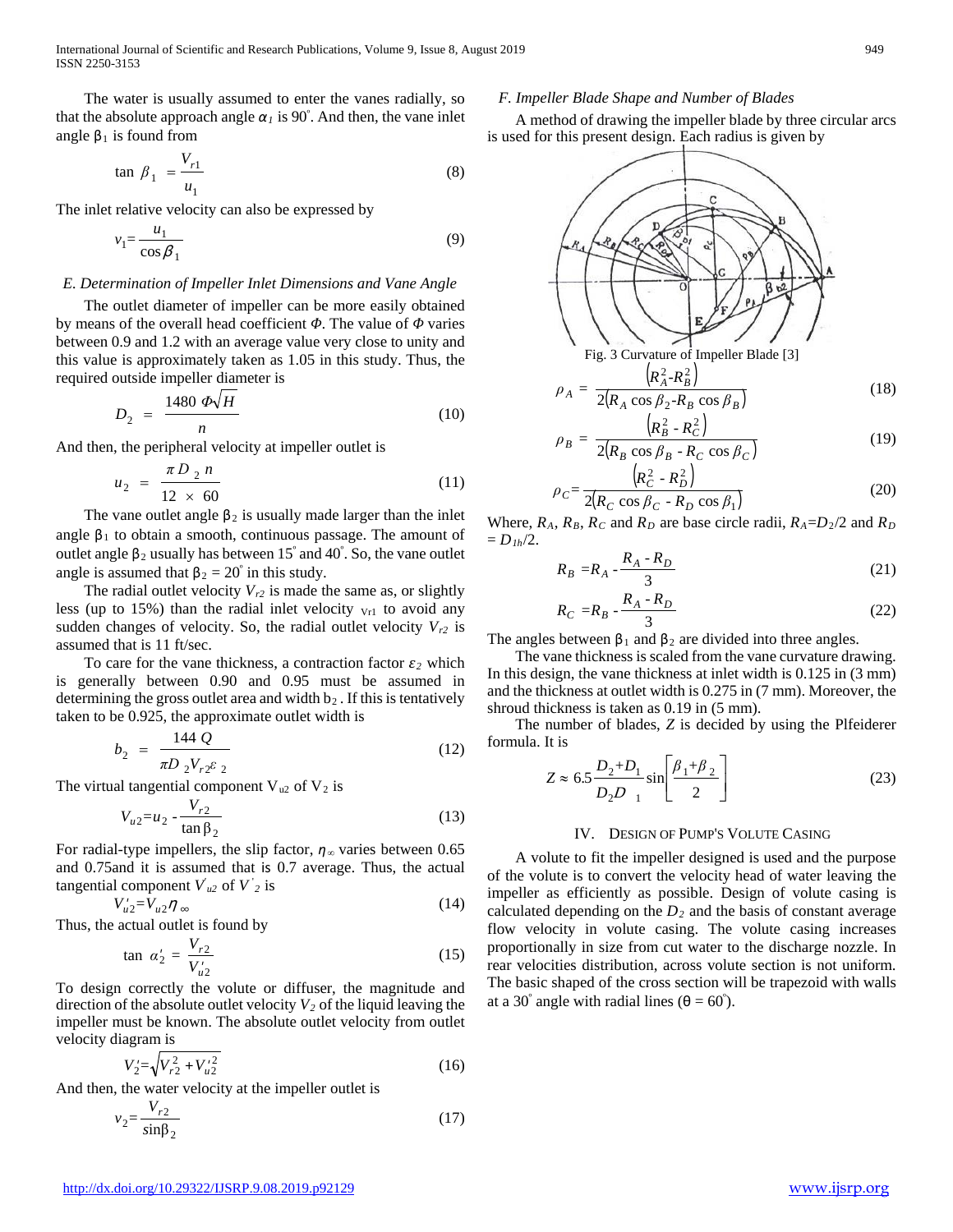

Fig. 4 Section through Volute Casing [1]

For pumps of medium specific speeds,  $b_3 = 1.75 b_2$ . For small pumps of lower specific speed ( $b<sub>2</sub>$  is small), including multistage pumps,  $b_3 = 2.0$  b<sub>2</sub>. For high specific speed pumps ( $n_s > 3000$ ) double-suction) b<sub>3</sub> can be reduced to b<sub>3</sub> = 1.6 b<sub>2</sub>. Where b<sub>2</sub> is impeller width at discharge and  $b_3$  is base width at  $D_2$  [4]. Thus, the base width in this study is taken as

$$
b_3 = 1.75 \times b_2 \tag{24}
$$

The width of the volute at any point is calculated from

$$
b = b_3 + 2x \times \tan\left(\frac{\theta}{2}\right) \tag{25}
$$

Where, *x* is the distance between any radius *R* and impeller outside radius *R2*. The volute is designed by determining the angle *Φº* measured from and assumed radial line by tabular integration of Equation (26).

$$
\Phi^{\circ} = \frac{360 \, R_2 V_{u2}'}{Q} \int_{R_2}^{R_{\phi}} \frac{bdR}{R} = \frac{360 R_2 V_{u2}'}{Q} \sum_{R_2}^{R_{\phi}} b \frac{dR}{R} \qquad (26)
$$

The volute is considered to begin at the assumed base line, but it actually begins at the tongue radius  $R_t$  which 5% to 10% greater than the impeller radius  $R_2$  to avoid turbulence and noisiness and to give the velocities of the water leaving the impeller a chance to equalize before coming into contact with the tongue [7].The tongue angle of volute casing is determined by

$$
\Phi_t^{\circ} = \frac{132 \log_{10} R_t/R_2}{\tan \alpha'_2} \tag{27}
$$

To avoid shock losses the tongue should be made the same as the absolute outlet angle  $\alpha_2$ <sup> $\prime$ </sup> of the water leaving the impeller.

### V. RESULTS OF DESIGNED TURBINE

The calculated results for both impeller and casing design of double-suction type centrifugal pump are clearly expressed in Table I. Moreover, detail drawings of impeller and volute casing designs are also shown in following figures.

| N <sub>0</sub> | Descriptions                  | ----<br>Symbols                   | Results      |
|----------------|-------------------------------|-----------------------------------|--------------|
|                | <b>Input Power</b>            | $\boldsymbol{P}_{\textit{shaft}}$ | 175 hp       |
| 2              | Shaft diameter                | $D_s$                             | 2.125 in     |
| 3              | Hub diameter                  | D <sub>H</sub>                    | $2.5$ in     |
| $\overline{4}$ | Impeller eye diameter         | D <sub>o</sub>                    | 7.3125 in    |
| 5              | Impeller inlet diameter       | D <sub>1</sub>                    | 7.3125 in    |
| 6              | Impeller outlet diameter      | $D_2$                             | $13.5$ in    |
| 7              | Inlet angle of impeller blade | $\beta_1$                         | $13^{\circ}$ |

| Table I. Required Parameters for Runner Design |  |
|------------------------------------------------|--|
|                                                |  |

| 8               | Outlet angle of impeller blade              | $\beta_2$                                | $20^{\circ}$                  |
|-----------------|---------------------------------------------|------------------------------------------|-------------------------------|
| 9               | Impeller passage width at inlet             | b <sub>1</sub>                           | $1.75 \text{ in}$<br>per side |
| $\overline{10}$ | Impeller passage width at outlet            | b <sub>2</sub>                           | 1.98 in                       |
| 11              | Number of impeller blades                   | Z                                        | 7 blades                      |
| 12              | Base width of volute casing at $D_2$        | $b_3$                                    | 3.465 in                      |
| 13              | Volute tongue angle                         | $\Phi_{t}^{\circ}$                       | $17.5^\circ$                  |
| 14              | Largest volute diameter                     | $D_{v}$                                  | 21.3 in                       |
| $\overline{15}$ | Discharge nozzle diameter                   | $D_d$                                    | $6 \text{ in}$                |
| Ø7.31'          | Fig. 5 Front View and Side View of Impeller | <b>MAR</b><br><b>COLLEGE</b><br>naallinn | $-0.19"$                      |
|                 | 174°                                        |                                          |                               |



 $-88.5^{\circ}$ 

 $26C$ 

Fig. 6 Drawing of Volute Casing: Elevation of Volute Casing and Section through of Volute Casing

### VI. PERFORMANCE ANALYSIS OF DESIGNED PUMP

Performance needs to be known, not only at the rated, best efficiency point, but also off design. Pump specifications often impose special requirements, such as head at shut-off, maximum power demand, rate of head rise to assure stability, and so on. A good pump design process requires trail-and-error iteration, a check on anticipated performance with a trail geometry, and progressive approximation to the optimal design configuration.

# *A. Theoretical Head and Net Theoretical Head*

Firstly, theoretical head is calculated by

$$
H_{th} = \frac{1}{g} (u_2 V_{u2})
$$
 (28)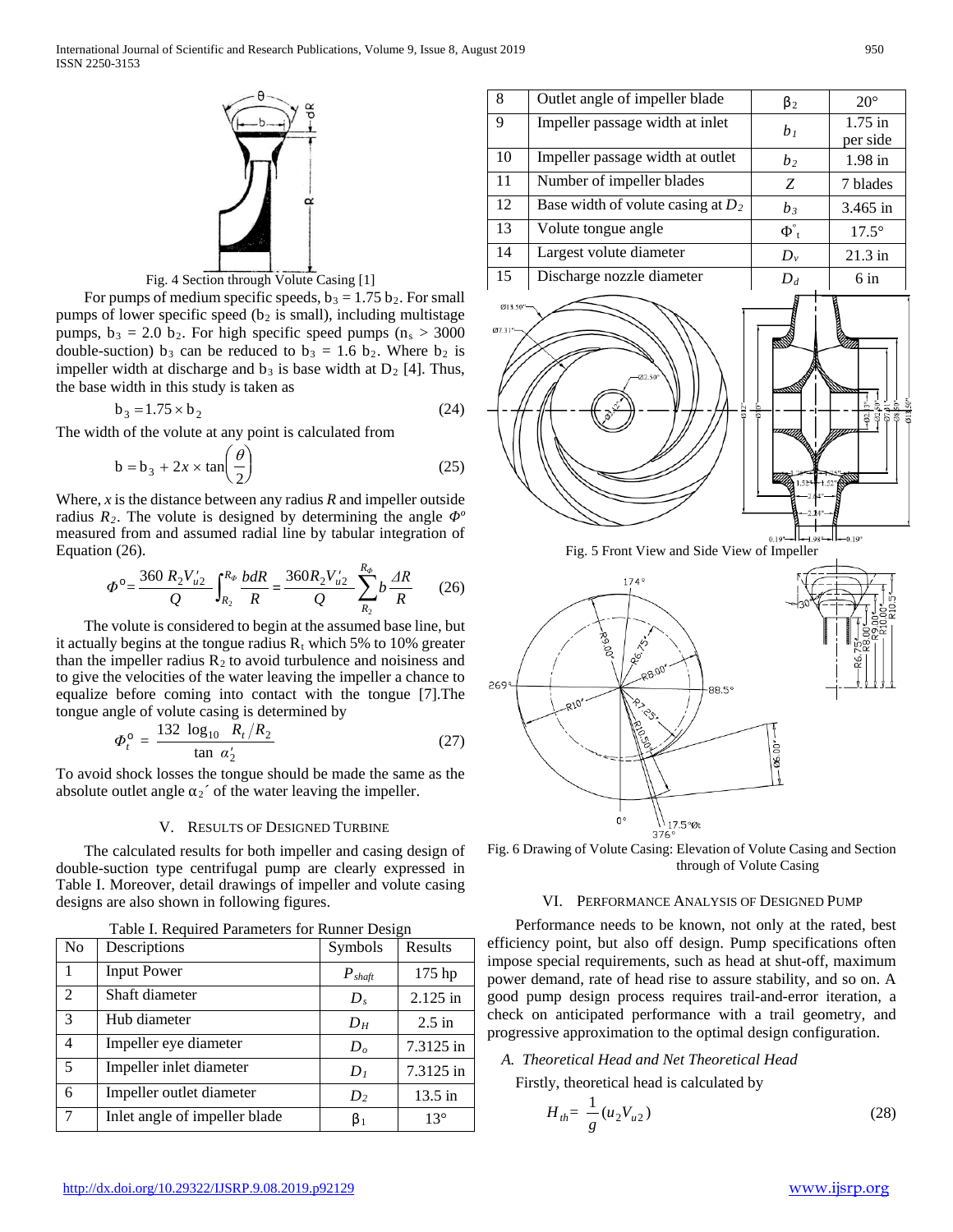International Journal of Scientific and Research Publications, Volume 9, Issue 8, August 2019 951 ISSN 2250-3153

### Where,

Whirl velocity,  $V_{u2} = u_2 - V_{r2}$  cot  $\beta_2$ 

Flow velocity, 
$$
V_{r2} = \frac{Q_s}{\pi D_2 b_2 \varepsilon_2}
$$

The circulatory flow effect reduces the theoretical head developed in a practically constant ratio. Slip value for circulatory effect is

$$
\sigma = 1 - \frac{(\sin \beta_2)^{\frac{1}{2}}}{Z^{0.70}}
$$
 (29)

By considering this effect, the whirl velocity and the net theoretical head are

$$
V_{u2} = u_2 \sigma - V_{r2} \cot \beta_2 \tag{30}
$$

$$
H_{\text{thn}} = \frac{1}{g} (u_2 V_{u2}) \tag{31}
$$

*B. Shock Losses*

Shock losses are considered as following expressing.

$$
h_s = k \left(Q_s \cdot Q_N\right)^2 \tag{32}
$$

In the shut-off condition,  $Q_s = 0$  and  $Q_N$  is design flow rate at maximum efficiency. Where, shut-off head is estimated by

$$
H_{shut\text{-}off} = \frac{u_2^2 - u_1^2}{2g} \tag{33}
$$

From the shut-off condition, the value of *k* can be calculated.

# *C. Friction Losses*

The wall friction or skin friction losses,  $H_f$  in the impeller follow the standard pipe friction model. Since the flow passage cross sections are irregular, a hydraulic radius and average flow velocities are used. The friction coefficient can be adjusted but has a default value of 0.05 in this study. The impeller friction losses are calculated by the following Equation (34).

$$
H_{f1} = \frac{CF\left(D_2 - D_1\right)\left(v_2 + v_1\right)^2}{2 \times \left(\sin \beta_2\right)H_{r1} \times 4 \ g} \tag{34}
$$

Where,  $H_{rI}$  refers to hydraulic radius and it is expressed by

$$
H_{r1} = \frac{\pi b_2 D_2 \sin \beta_2}{Z (b_2 + \frac{\pi D_2 \sin \beta_2}{Z})}
$$
(35)

The volute friction losses can be found by

$$
H_{f2} = \frac{CF\pi \ D_3 V_3^2}{2 \times 12 \ g \sqrt{\frac{A_{th}}{\pi}}}
$$
(36)

Where  $V_3$  is the volute throat velocity and  $A_{th}$  is the volute throat area. Their relationship is as follow [5].

$$
V_3 = \frac{Q_s}{A_{th}}\tag{37}
$$

### *D. Diffusion Losses*

A diffusion loss  $H<sub>df</sub>$  needs to be taken into account, since separation invariably appears in the impeller at some point. When the ration of the relative velocity at the inlet  $v_1$  and outlet  $v_2$ 

exceeds a value of 1.4, it is assumed that a portion of the velocity head difference is lost. The diffusion loss is

$$
H_{df} = \frac{0.25 v_1^2}{2g} \tag{38}
$$

### *E. Actual Head*

Finally, the actual pump head is calculated by subtracting from the net theoretical head all the flow losses. Thus, the actual pump head is forecasted by the following relationship equation.

$$
H = H_{\text{thn}} - (h_s + H_{\text{fl}} + H_{\text{fl}} + H_{\text{df}}) \tag{39}
$$

# *F. Efficiency and Power*

The overall efficiency can be predicted by the following relationship equation.

$$
\eta = \eta_M \times \eta_{HY} \times \eta_V \tag{40}
$$

The mechanical efficiency is

$$
\eta_M = \frac{Output\ power}{Input\ Shaft\ Power} = \frac{\rho g (Q_s + q) H_{vir}}{P_{shaft}} \tag{41}
$$

The hydraulic efficiency is

$$
\eta_{HY} = \frac{actual\ measured\ head}{head\ impacted\ fluid\ by\ impeller} = \frac{H}{H_{\text{thn}}}
$$
(42)

The volumetric efficiency is

$$
\eta_v = \frac{delivered \ flow \ rate}{delivered flow + int \ ernal \ leakage \ flow} = \frac{Q_s}{Q_s + q} \tag{43}
$$

By substituting these efficiencies into Equation (40), overall efficiency becomes

$$
\eta = \frac{\rho g H Q_s}{P_{\text{shafi}}}
$$

In this study, input shaft power is 175 hp.

## VII. PERFORMANCE CHARACTERISTICS OF DESIGNED CENTRIFUGAL PUMP

The performance characteristics of designed doublesuction centrifugal pump are shown in following figures.



Fig. 7 Theoretical Head Curve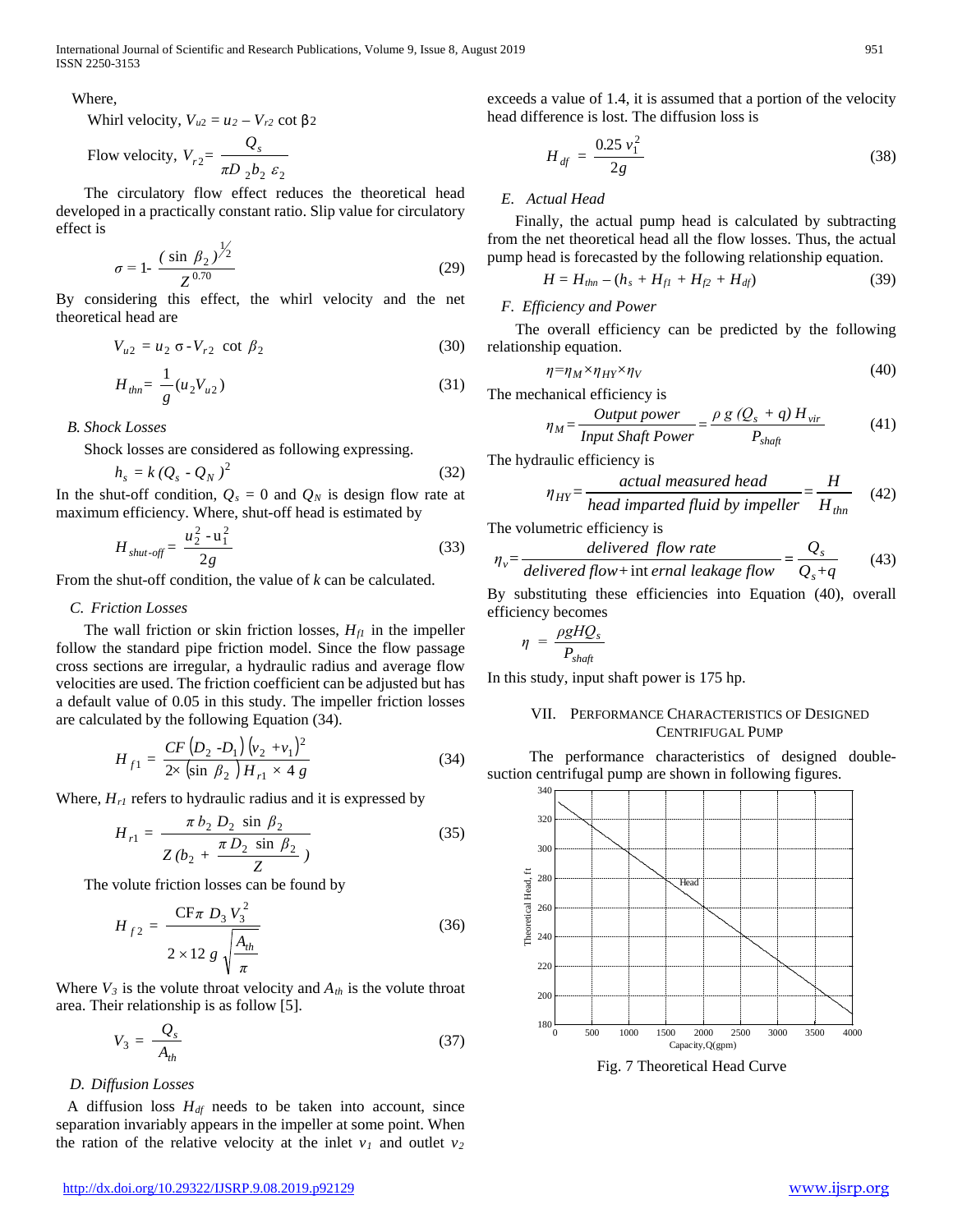

Fig.9 Performance Curves of Designed Centrifugal Pump

### VIII. CONCLUSION

The designed pump is aimed to use in agriculture application for river pumping project which has about eight working hours per day and requires high head and capacity. So, double-suction centrifugal type is selected. The casing is horizontal split casing type. The designed pump can develop a head of 150 ft  $(46 \text{ m})$  and deliver 2500 gpm  $(9.48 \text{ m}^3/\text{min})$  of water at 1760 rpm. The designed impeller has 7.32 in (13 cm) inlet diameter, 13.5 in (24 cm.) outlet diameter, 13º inlet vane angle and 20º outlet vane angle. The number of vanes is 7. And then, the inlet width and outlet width are 1.75 in  $(3 \text{ cm})$  and 1.98 in  $(5 \text{ cm})$ respectively. The clearance between impeller and tongue of volute is 1/2 in (1.3 cm). This value is a reasonably safe value for the tongue. The diameter of discharge flange is 6 in (15 cm). The thickness of volute casing to withstand the discharge pressure, 1/4 in is selected depending upon the suction pipe diameter, 10 in. When the performance of the designed pump is predicted, the maximum efficiency has nearly 80%. At the maximum efficiency condition, we observed that it reaches at the head of about 150 ft and capacity of about 2500 gpm. The materials to be used should be selected depending upon the type of water. The impeller is made of bronze to protect corrosion. To reduce the leakage from discharge to suction between the casing and impeller, the clearance must be made very small. It is used only to pump water

at 70º F and if very hot water is used this pump will be damaged. The designed double-suction centrifugal pump can fulfil the requirements of agriculture application and industrial application, and then can improve pump efficiency.



Fig. A Efficiencies as Related to Specific Speed and Flow Rate (source: The Pump Handbook published by McGraw Hill)

### ACKNOWLEDGMENT

The author would like to express his special thanks to Dr. Aung Ko, Professor, Faculty of Precision Engineering, Technological University (Cyber City) and Daw Cho Cho Khaing, Associated Professor, Department of Mechanical Engineering, Technological University (Mandalay) for their kind supervision, encouragement, suggestion and valuable guidance of this paper.

#### **REFERENCES**

- [1] Austin, H. Church, "Centrifugal Pump and Blower", 1972, John Wiley and Sons, Inc, New York.
- [2] Jacques Chaurett p. eng, "Fluide Design", Fluide Design Inc, 2005
- [3] Kyushu Institute Technology, Training Course, "Fluid Mechanics of Turbomachinery", Japan, 1996.
- [4] Stepanoff. A. J, "Centrifugal and Axial Flow Pumps", 1957
- [5] Touzson, J, "Centrifugal Pump Design", John Wiley and Sons, Inc, 2000.
- [6] EBARA Corporation, "Application of Pumps in Agriculture" Tokyo, Japan, November, 1999.
- [7] Khin Maung Aye, U, "Fluid Machinery for Mechanical Engineers", December, 2000.

### AUTHORS

**First Author** – Nyi Nyi, Ph.D (Mechanical), Faculty of Mechanical Precision Engineering, University of Technology (Yadanarpon Cyber City) and yaytakon@gmail.com **Second Author** – Aung Ko, Ph.D (Mechanical), Faculty of Mechanical Precision Engineering, University of Technology (Yadanarpon Cyber City) and aungko.20413@gmail.com **Third Author** – Cho Cho Khaing, Department of Mechanical Engineering, Technological University (Mandalay), and khaingcho999@gmail.com